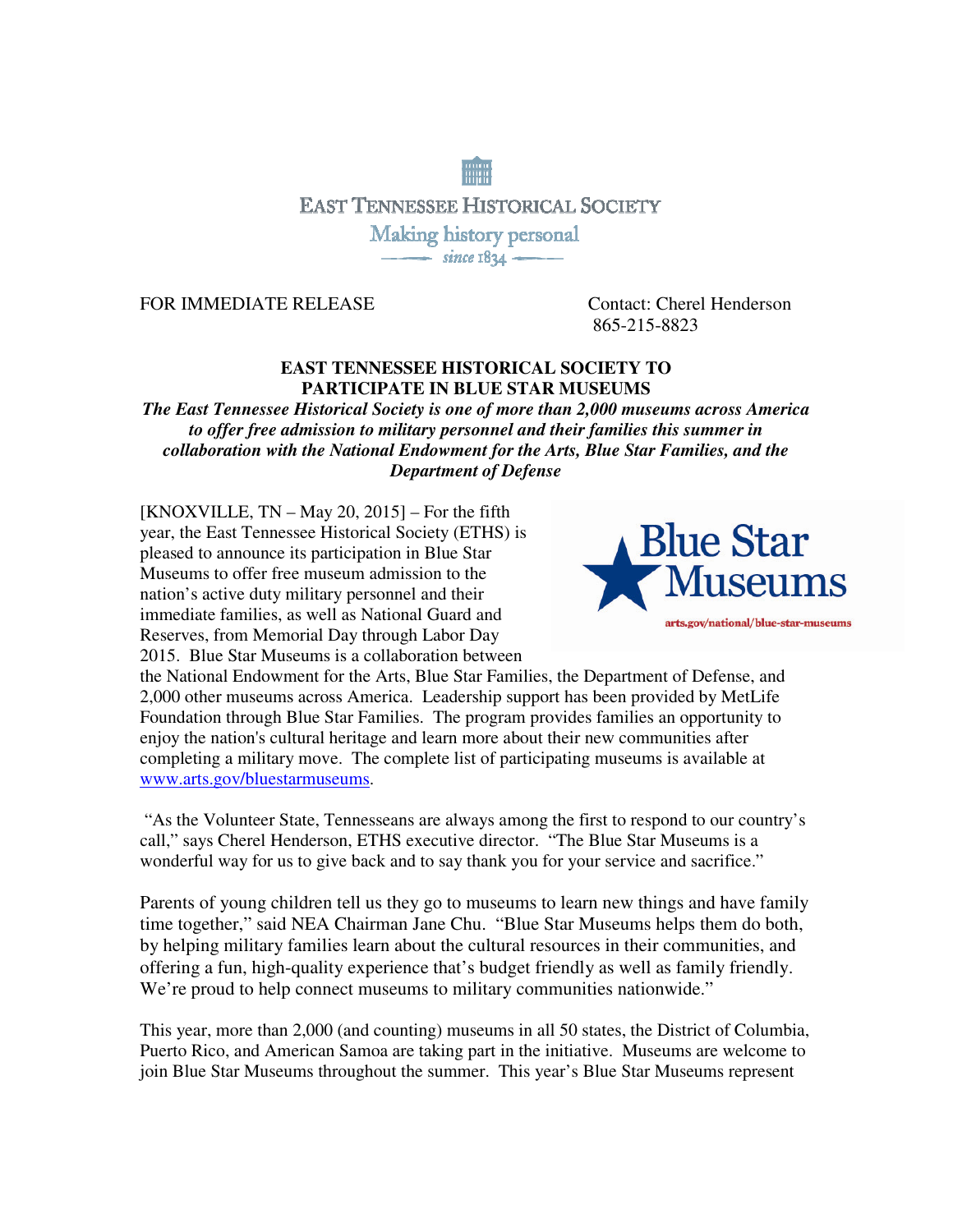not just fine arts museums, but also science, history, and children's museums, and nature centers.

#### **About Blue Star Museums**

Blue Star Museums is a collaboration among the National Endowment for the Arts, Blue Star Families, the Department of Defense, and more than 2,000 museums across America. The program runs from Memorial Day, May 25, 2015 through Labor Day, September 7, 2015.

The free admission program is available to **any** bearer of a Geneva Convention common access card (CAC), a DD Form 1173 ID card, or a DD Form 1173-1 ID card, which includes active duty U.S. military - Army, Navy, Air Force, Marines, Coast Guard, as well as members of the National Guard and Reserve, U.S. Public Health Service Commissioned Corps, NOAA Commissioned Corps - and up to five family members. Please see the chart of the acceptable IDs (PDF). Some special or limited-time museum exhibits may not be included in this free admission program. For questions on particular exhibits or museums, please contact the museum directly. To find out which museums are participating, visit www.arts.gov/bluestarmuseums. The site includes a list of participating museums and a map to help with visit planning.

All summer long, Blue Star Museums will share stories through social media. Follow Blue Star Museums on Twitter @NEAarts and @BlueStarFamily, #bluestarmuseums, on Facebook, and read the NEA Art Works blog for weekly stories on participating museums and exhibits.

### **About the ETHS**

Established in 1834, the East Tennessee Historical Society is widely acknowledged as one of the most active history organizations in the state and enjoys a national reputation for excellence in programming and education. For 181 years the East Tennessee Historical Society has been helping East Tennesseans hold on to our unique heritage- recording the events, collecting the artifacts, and saving the stories that comprise the history we all share.

The historical society pursues its education mission through publications, lectures, conferences, school programs, museum exhibits, and heritage programs such as the popular First Families of Tennessee and the new Civil War Families of Tennessee. The East Tennessee History Center houses the staff and programs of the East Tennessee Historical Society, the Museum of East Tennessee History, the Calvin M. McClung Historical Collection, and the Knox County Archives.

#### **About Blue Star Families**

Blue Star Families is a national, nonprofit network of military families from all ranks and services, including guard and reserve, dedicated to supporting, connecting and empowering military families. With our partners, Blue Star Families hosts a robust array of morale and empowerment programs, including Books on Bases, Blue Star Museums, Operation Honor Corps, Blue Star Careers and Operation Appreciation. Blue Star Families also works directly with the Department of Defense and senior members of local, state and federal governments to bring the most important military family issues to light. Working in concert with fellow nonprofits, community advocates, and public officials, Blue Star Families raises awareness of